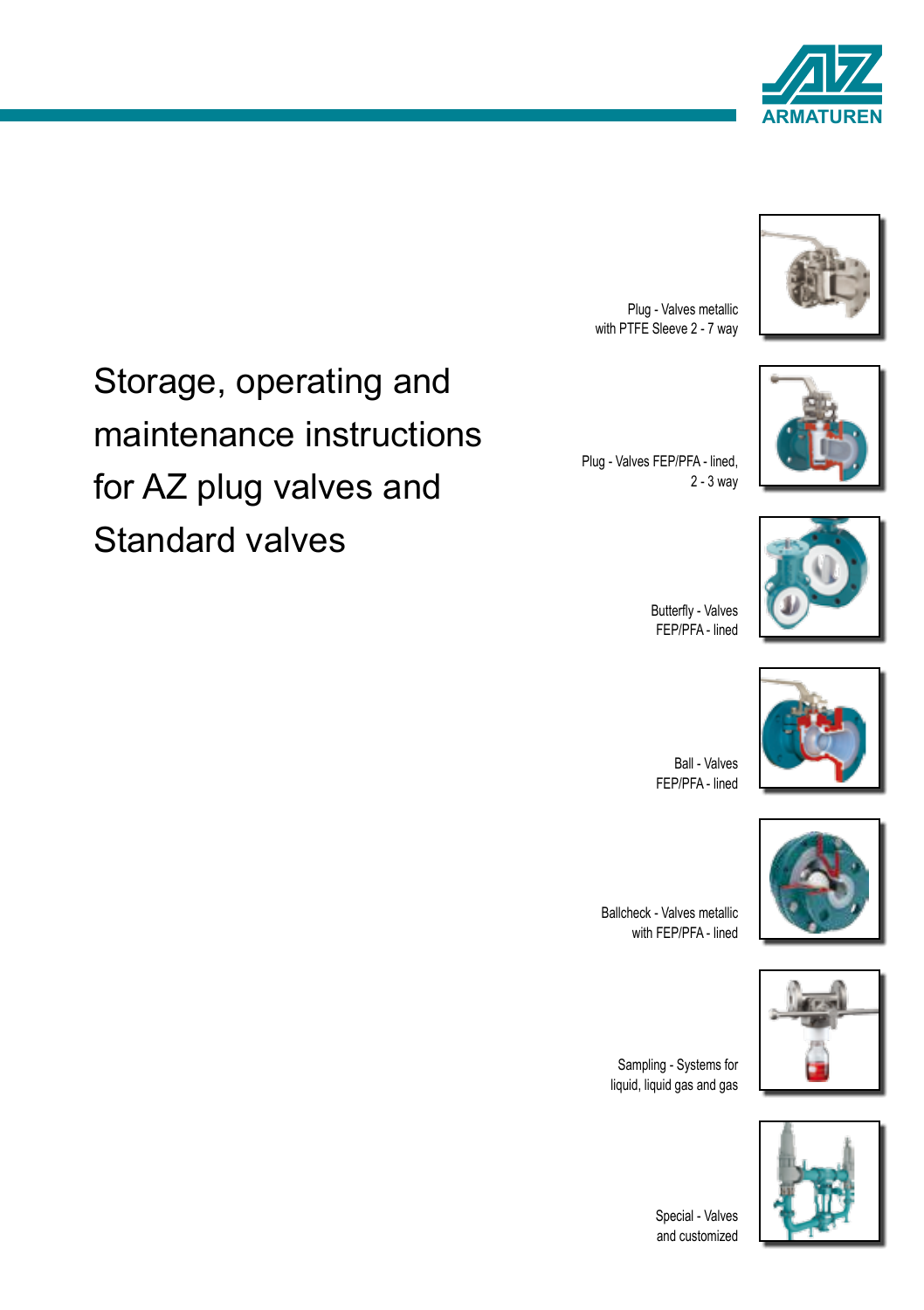### **Content :**

- 1. General information
- 2. Marking
- 3. Safety instructions
- 4. Transport and storage
- 5. Installation and start-up
	- a) Mounting Instruction
	- b) Statement on Directives 2014/68/EU and 2006/42/EG
	- c) Installation in explosive areas (directive 2014/34EU, ATEX)
- 6. Handling and operating mode
- 7. Maintenance instructions
- 8. Trouble shooting of malfunctions and defects
- 9. Valve readjustment
- 10. Pressure tests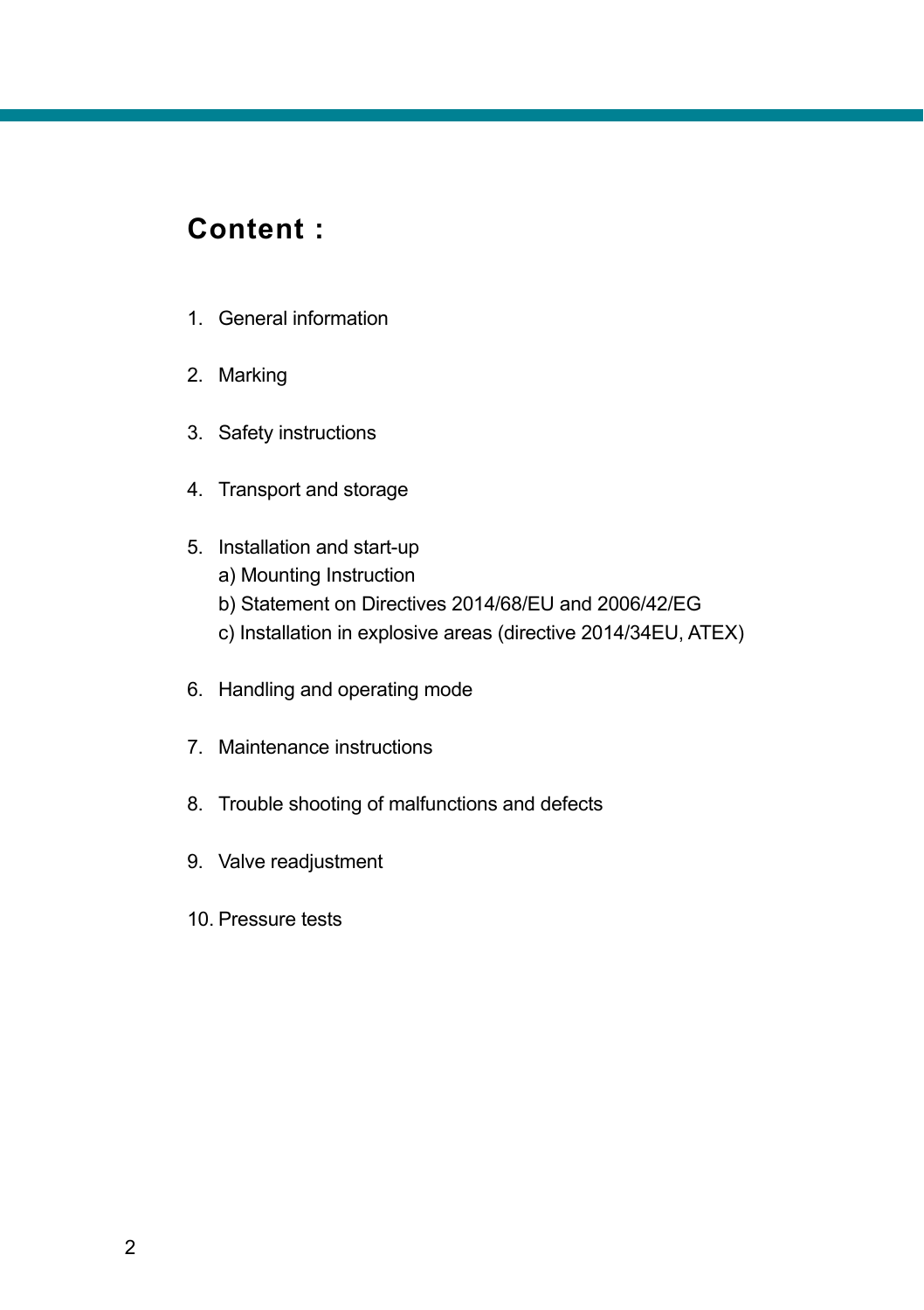

# **1. General information**

These storage, operating and maintenance instructions apply for all AZ plug valves and other AZ products based on the plug valve design. AZ valves are high performance valves which can also be used under extreme conditions. Due to this, the valves should be handled carefully in order to avoid damages which could be hazardous to human health and/or the environment. Please consider the relevant remarks in this manual.

Please check the valves immediately after receipt for any defects or transport damages. Claims for transport damages can only be accepted if the forwarder is informed immediately in writing. For return shipments (transport damage or valve repair) please issue a damage report immediately and return the components back to the manufacturer, if possible in the original packaging. Returning shall be sent free of charge for AZ. Other returning terms have to be agreed with the AZ sales department.

Please provide the following information as a minimum for the returned valves:

- Name and address of the consignee
- Order number or AZ reference number
- Type of valve
- Description of the defect

The valve guarantee period must be agreed and confirmed by AZ at the order confirmation stage. If no agreement has been reached between the buyer and the seller, the standard guarantee period as per our general sales terms and conditions must be applied. In any case, the general warranty terms of AZ Armaturen GmbH always apply. We assume no liability if our storage, operating and maintenance instructions have been ignored and /or used for inappropriate installation or maintenance work. The end user is responsible for the materials selection regarding media consistency. AZ Armaturen can provide additional technical information such as material recommendations from steel suppliers and references. However, AZ Armaturen doesn't give any warranty regarding material adequacy and resistance.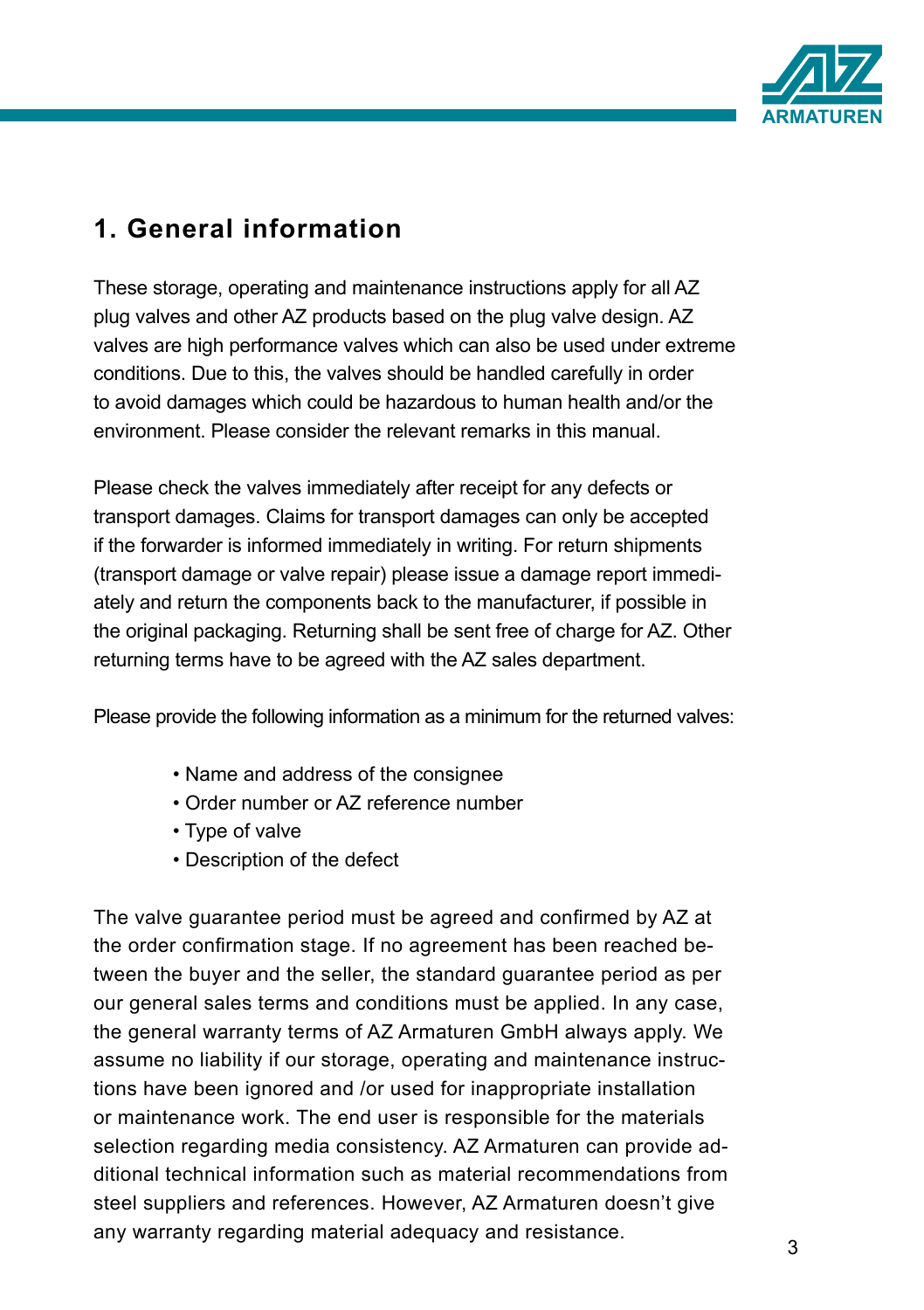### **2. Marking**

According to EN 19 every valve is marked with the following data:



Valves which are covered by the pressure equipment directive 2014/68/EU (> DN 25 / 1") are additionally marked with a nonremovable CE-identification tag plate. This tag plate also includes the test centre identification number, the fitting serial number along with its coded year of manufacture (the first two digits stand for the year of manufacture) and the permissible operating conditions  $(T_{min}, T_{max}, P_{max})$ :

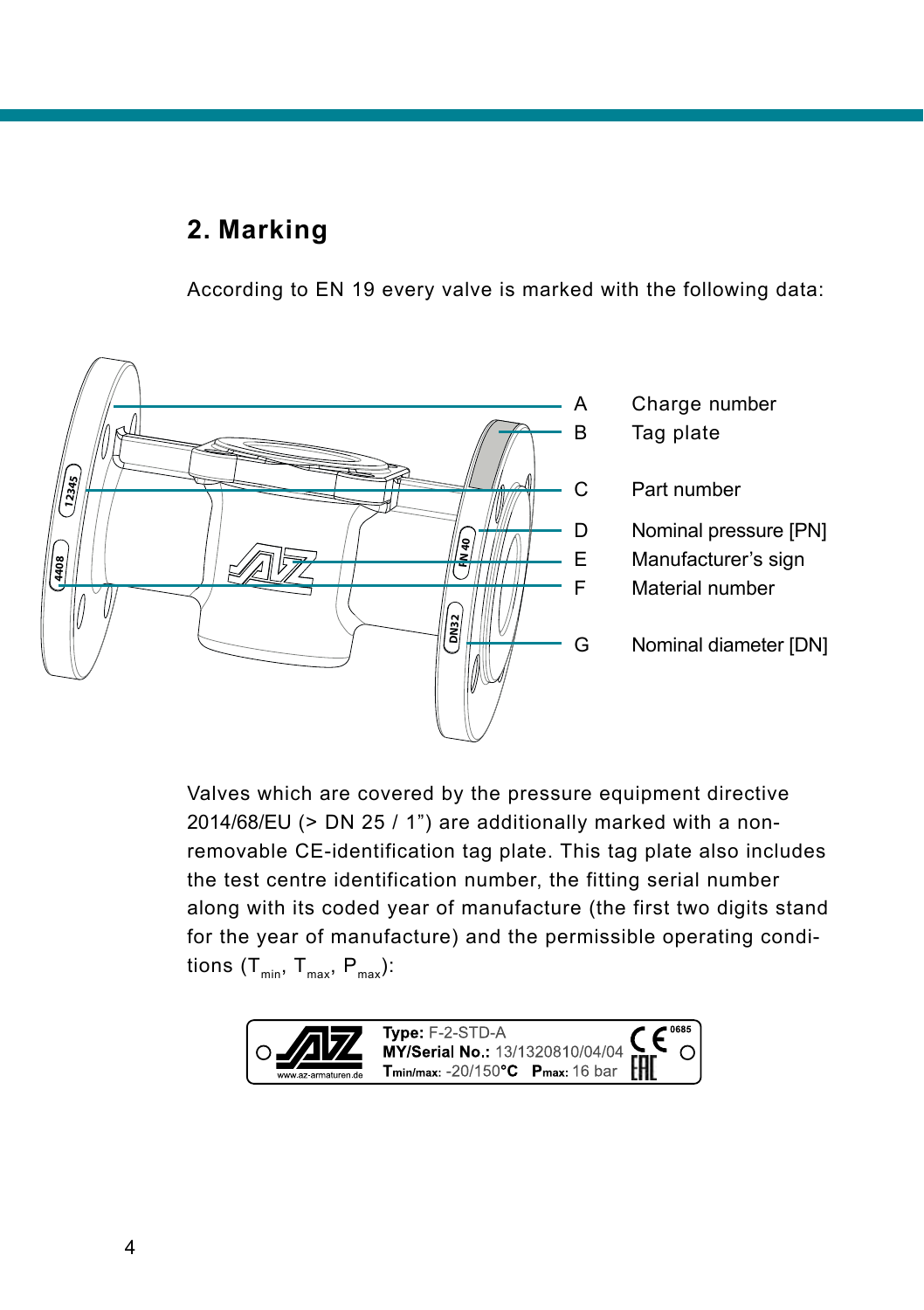

### **3. Safety instructions**

AZ valves are high quality products manufactured according to the latest applicable technical regulations, and have left the manufacturer´s workshop in perfect condition. Installation, adjustment, maintenance and repair work of valves, pneumatic accessories and electrical equipment shall only be executed by correctly trained and authorized personnel. AZ Armaturen GMBH accepts no liability for damage caused by unauthorized modification of any item and/or the use of non-genuine AZ spare parts.



**National legislation for accident prevention and/or the site specific advice of the end user must always be considered. This manual is in no way intended to replace these regulations.**

Before starting any repair or maintenance work, actuators and electrical parts have to be de-energized. Please consider a safe distance to open mounted and moving parts in order to avoid injury. Ensure that the valves are utilized only within the permitted limits (especially pressure and temperature). Information about these limits can be found in the technical information leaflet of the valves or on the valve tag plate. Operation of valves beyond the permitted temperature and pressure limits can cause damage to the valve, especially on gaskets and components.

Valves may only be used for the purpose that they have been designed for.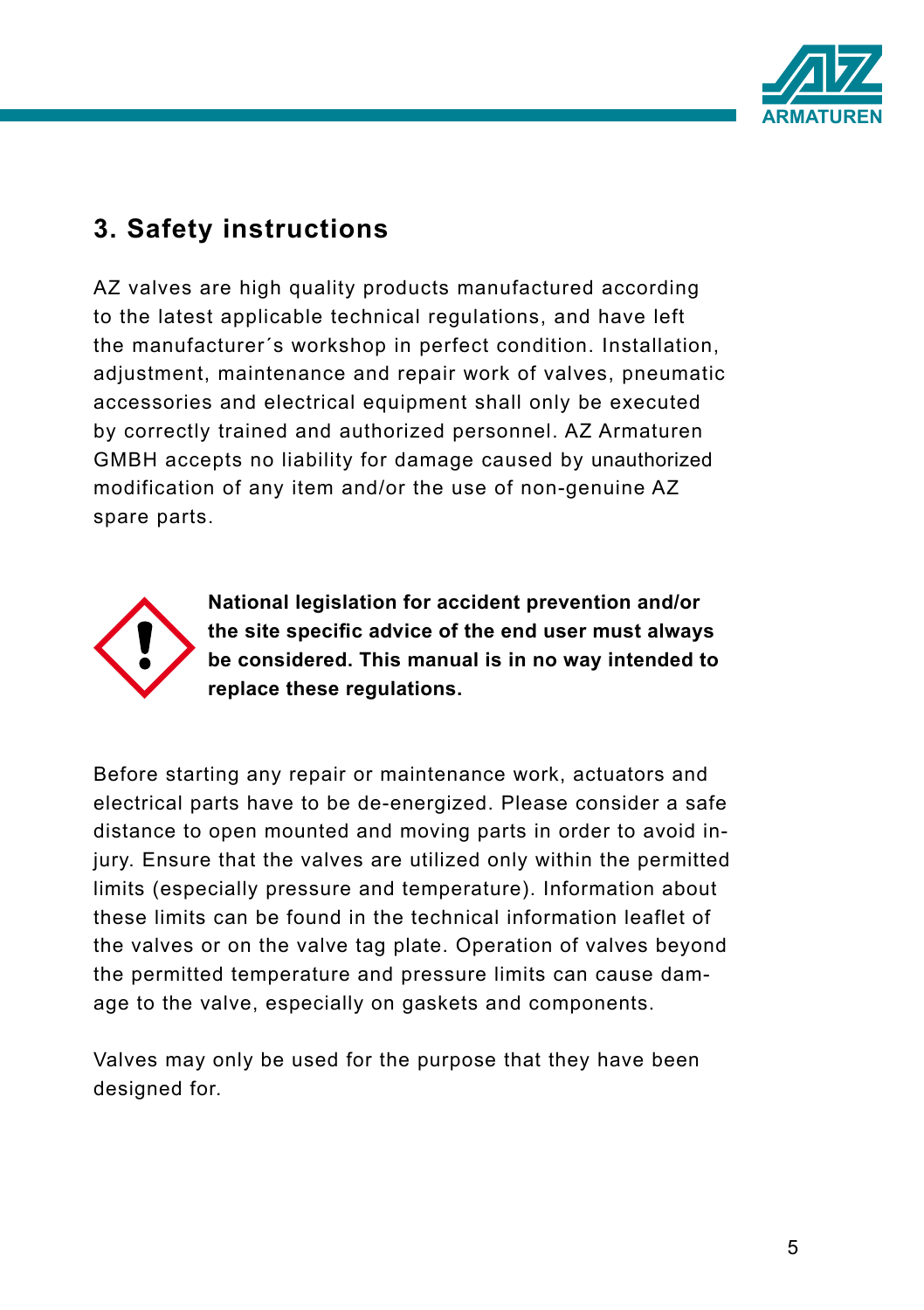

#### **IMPORTANT NOTE:**

**Never carry out any maintenance or repair work if the valve is under pressure. Please consider that some valves can trap pressurized medium (e.g. in the plug of the plug valve).** 

#### **IMPORTANT NOTE:**

**The piping system where the valve is installed has to be pressure-free and any media over pressure has to be released before dismounting. Check potential risks which can be caused by media residues. Please consider that media can be released from the valve or piping during dismounting.**

In case of toxic / dangerous / harmful media, the pipe has to be emptied completely before dismantling the valve. Hot valves must be cooled down to ambient temperature before work starts.



For your own safety, please always use the correct protective clothing or special equipment which is required for work with a particular media.

### **4. Transport and storage**

AZ valves must be stored in fully open position. In certain cases (actuated valves with fail safe position "closed"), the valves can be stored in closed position, but storage in a half open position has to be avoided at all times. AZ valves are delivered with the end connections covered by protection caps. These caps protect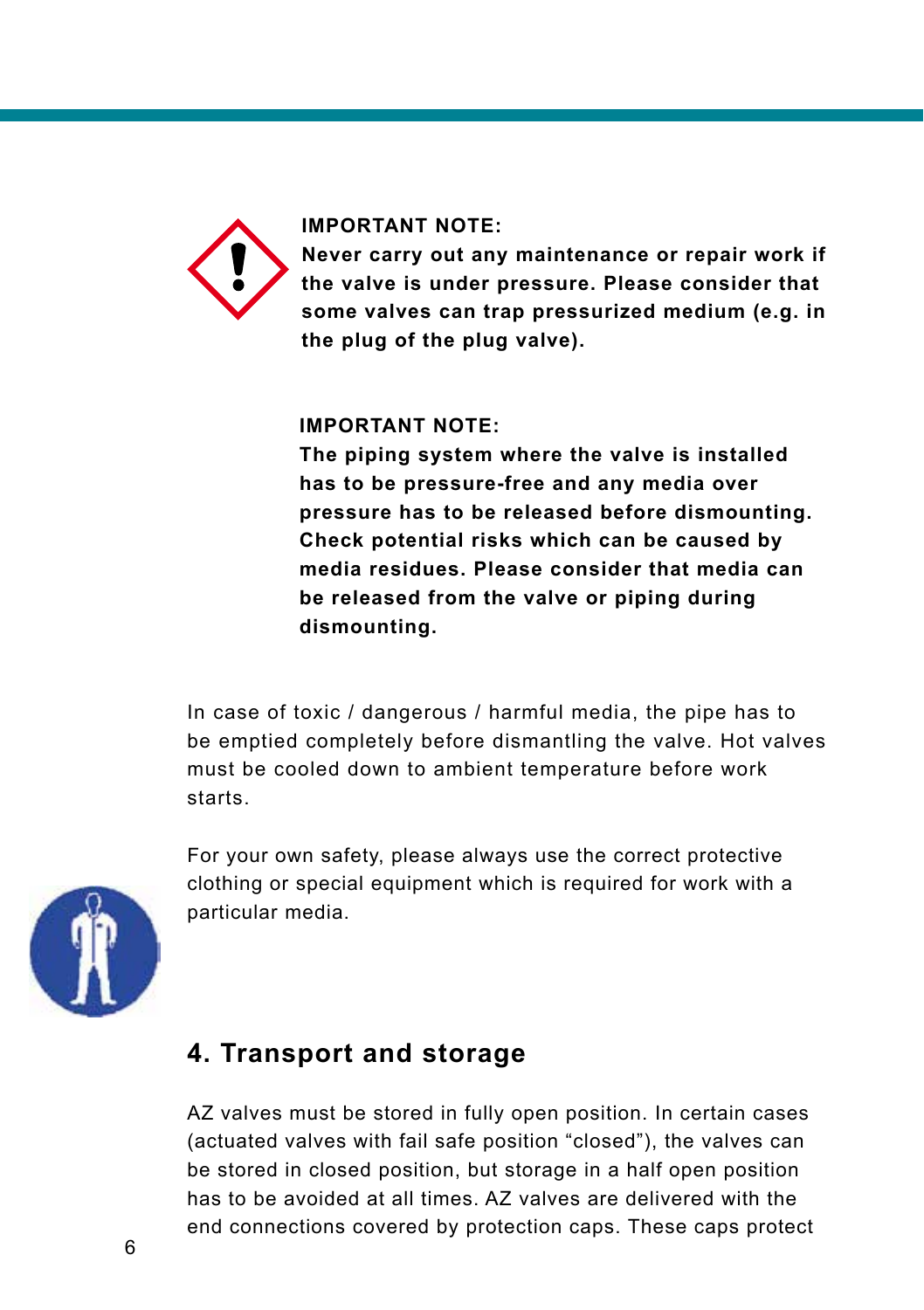

the valve ends from mechanical damage and the internals from environmental influences (e. g. dust, dirt etc.). The protective caps shall only be removed when the valve is to be installed. The valves shall be stored indoors in order to protect them from destructive influences like dirt, moisture and frost. The valves shall be transported in solid and stable packaging to the place of installation. Lifting accessories (ropes, belts) shall only be attached to the valve bodies. Never use the levers, gear boxes or actuators to lift the valves.



**IMPORTANT NOTE: Valves which have been installed in toxic or aggressive media applications must be flushed and cleaned before returning them to the supplier for repair or disposal. Media may be located underneath the plug so the valve must be disassembled, the plug removed and all individual parts must be provided fully cleaned. A certificate of non-objection and a material safety data sheet must be attached to the shipping documents and shall be included in the delivery.**

### **5. Mounting Instruction and start-up**

#### **a) Mounting Instruction**

Important Note: This does not apply for check valves, control valves and sight glasses. These valves are marked with an arrow

indicating the flow direction. Valves which are equipped with a plug with relief hole or a "T4" plug, a notch on the plug stem indicates the orientation of the overpressure relief side.

> Obey Flow direction (Sight glasses a.s.o.)

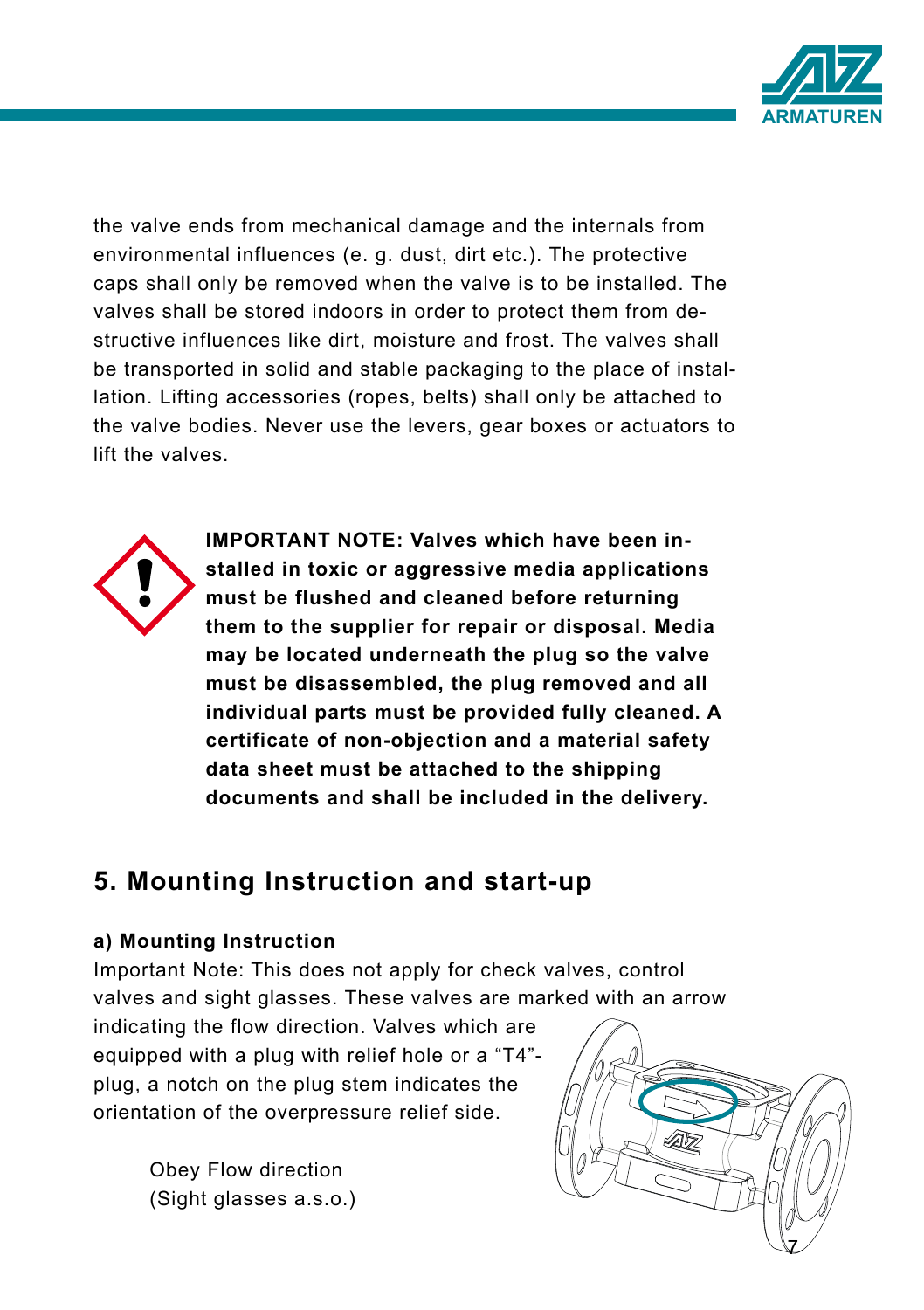In order to avoid valve damage caused by line impurities (swarf-, dirt, welding residues) the pipeline must be emptied and cleaned before installation of the valves. Prior to installation, ensure that the valve is in open position and the valve end protection caps are removed. Check the sealing surface of flanged valves for damage. In case the valve has been stored without protection caps, please make sure that the valve is clean inside. If necessary flush the valve with clean and dry air.

The valves must be installed stress-free in the pipeline. For example, stress can occur due to misaligned pipelines. Place the valve in the piping, if needed, by using lifting accessories. Flanges shall be bolted constantly crosswise. Please consider the stipulated fastening torque of the gasket manufacturer. Flanges and bolting should be clean. A flange gasket which is suitable for the application shall be used. Please ensure that the valves are properly supported during installation. Normally the valves can be installed in any position. However, please consider a support / bearing for heavy actuators if the valve is mounted in a vertical pipe or the actuator orientation is not on top of the valve / piping (sideways).



**In order to protect the valve's internal sealing from overheating, please make sure that there is sufficient cooling if the valve is welded into the pipeline (butt weld / socket weld end valves).** 

Please check the whole valve for proper operation by repeated opening and closing before commissioning (<2 strokes per minute). In case of prolonged storage of the valve the breakaway torque during the first stroke may be higher than usual, after frequent operation the torque will reduce to the normal level.

Please check if the hand lever or the actuator is installed in such a manner that the valve closes clockwise. When installing multi way valves (three-way, four-way etc.) please check the port form and the switching positions in order to avoid incorrect connection to the piping. The switching positions are shown on the position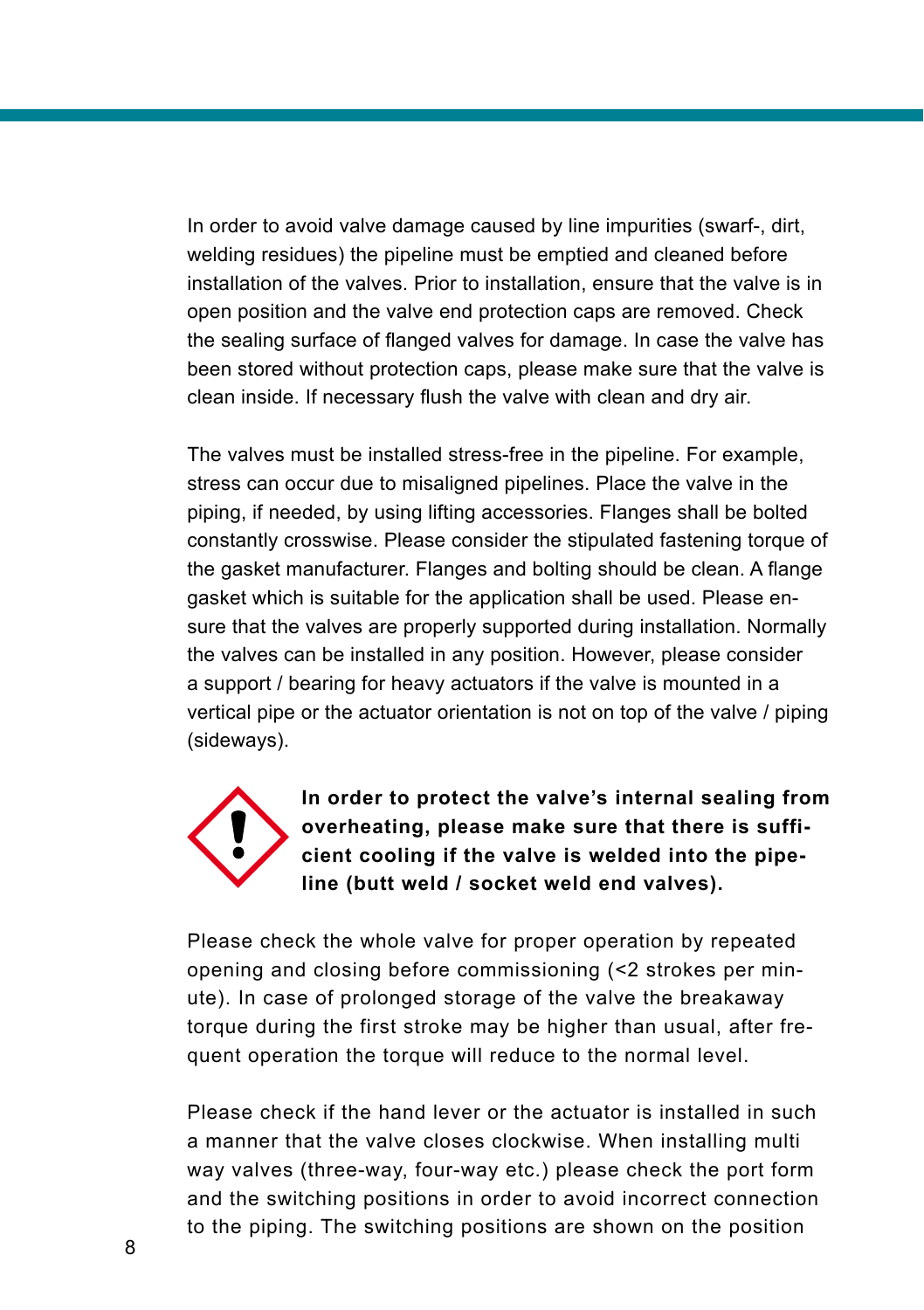

indicator (hand operated valves) or by red marks on the coupling (actuated valves). Please finish all installation work before putting the valves into operation. RECOMMENDATION: If the operating temperature exceeds 120°C the plug may be adjusted once operating temperature has been reached (1/2 to 1/1 turn of the adjustment bolt).

#### **b) Statement on Directives 2014/68/EU and 2006/42/EG**

AZ valves are pressurised equipment components according to the Pressure Equipment Directive 2014/68/EU. The design, manufacture, and testing of the valves comply with the requirements of this directive. On the basis of its prescribed use with its installed pneumatic, electric, or hydraulic drive, AZ-Armaturen are classified as "incomplete machinery" within the meaning of Machinery Directive 2006/42/EG.On the basis of their intended use, AZ valves, with installed pneumatic, electric or hydraulic drives, are considered "incomplete machinery" according to the Machinery Directive 2006/42/EG. The valves must be used exclusively in the same way that their specifications are described in this operating manual. The automated valve may only be commissioned after the pipeline has fully been installed.

#### **c) Installation in explosive areas (directive 2014/34/EU (ATEX)**

AZ valves has undergone a hazard analysis according to directive 2014/34/EU (ATEX). Result:

- According to DIN EN 13463-1:2000 AZ-valves don't have an own potential ignition source and therefore they are not covered by the scope of application of code 2014/34/EU (ATEX).
- There's no marking according to ATEX.
- All valves can be used in explosive areas ( zone 0,1,2 and 20,21,22).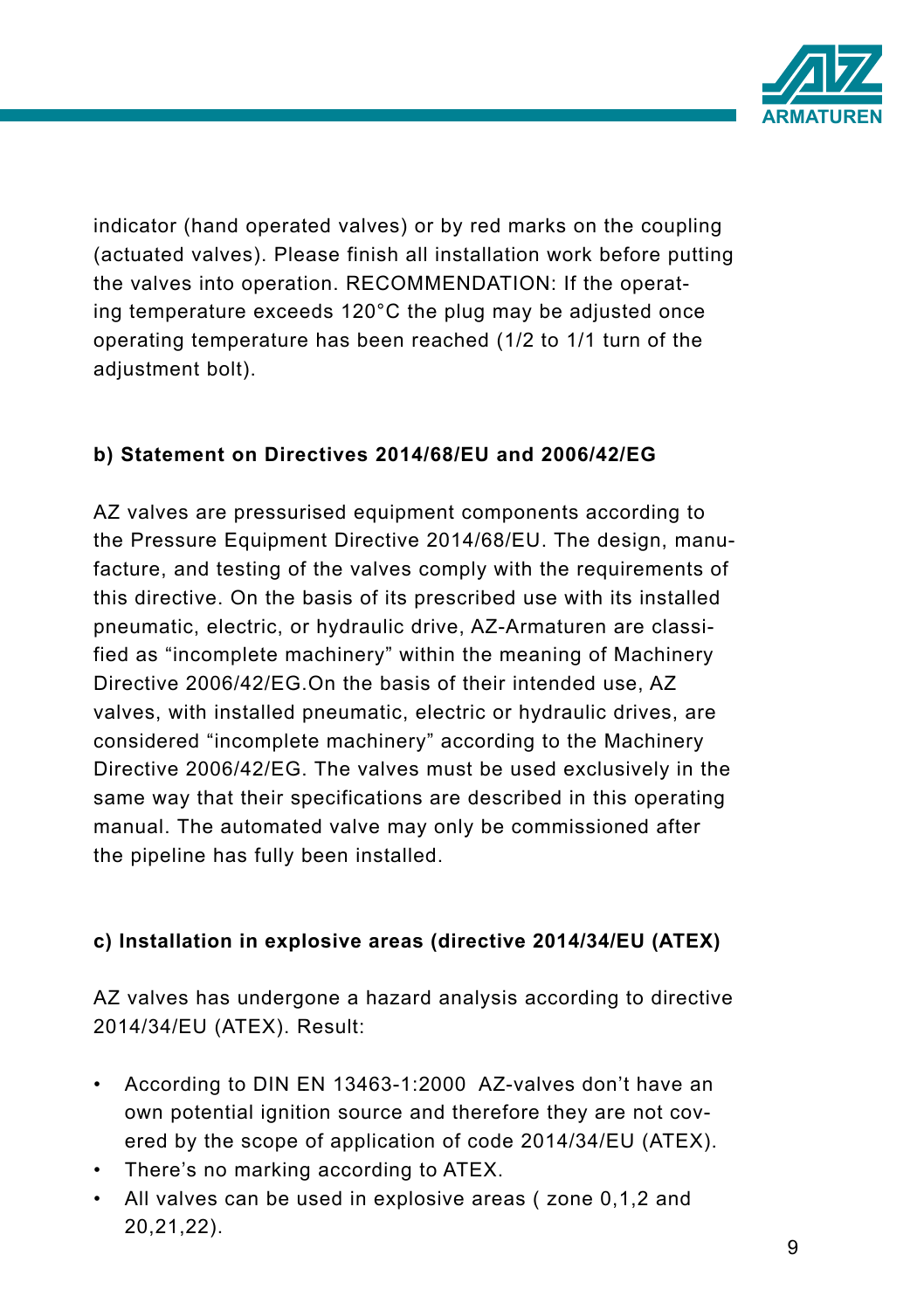#### *IMPORTANT NOTE:*

- Fully lined valves which are installed in zone 0 and 20 have to be lined with conductive PFA material. A static eliminator device has to be assembled in order to connect the plug with the body (grounding).
- AZ valves can be operated manually (e.g. hand lever, gear box) as well as mechanical or electrical (e.g. pneumatic, hydraulic or electric actuator).
- For electrical and mechanical actuators and accessories an own declaration of conformity according to code 2014/34/EU may have to be considered.
- Whenever fully lined valves with non-conductive lining are installed in explosive areas, AZ-Armaturen GmbH strongly recommends the use of an anti-static band/earth cable in order to ensure grounding of the plug.

### **6. Operation and functionality**

**Ball and plug valves** are installed in pipeline systems by flanging, screwing or welding and are designed to conduct, block or control media flow. On/off valves have the open and closed position indicated by the lever position (lever longitudinal to the valve  $=$  open, lever perpendicular to the valve  $=$ closed) or by a position indicator on top of the gear box. Flow directions of multiport valves are indicated by a notch on the plug stem or by a position indicator assembled on top of the plug or the gear box. Flow directions of actuated valves are indicated by red markings on the coupling between valve and actuator.

**Jacketed valves** are used for particular media in order to maintain the process capability or the flow.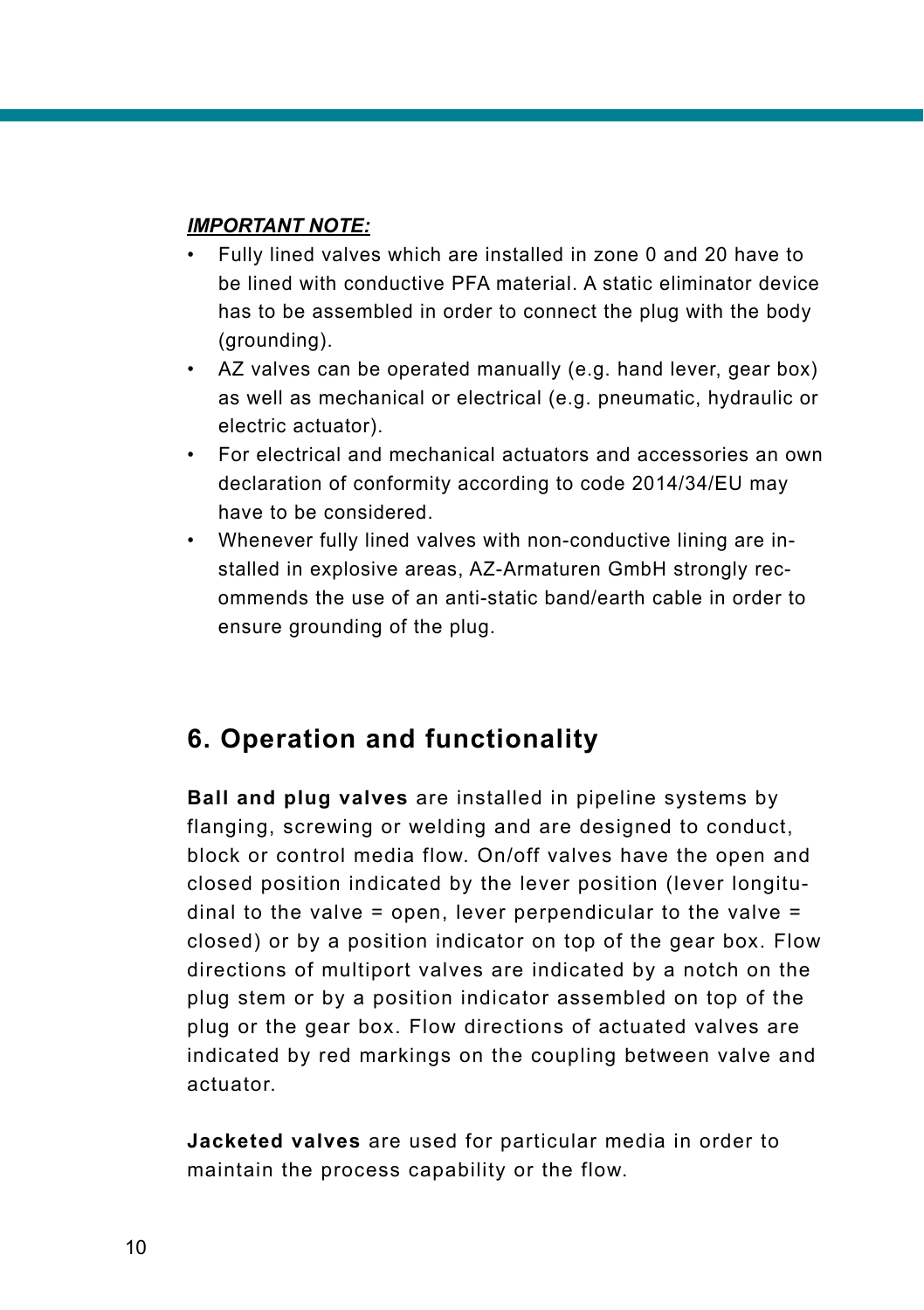

**Control valves** are used for the adjustment and the relocation of a certain process factor (mass flow, pressure, temperature).

With **sampling valves** and sample systems representative samples are taken during the ongoing process out of chemical, petrochemical and pharmaceutical systems in order to monitor and control the media quality.

A **sight glass** with optical transparent glass can be used for observing process flow. A strainer protects dirt sensitive installations as measurement devices or pumps from line impurities

### **7. Maintenance instructions**

Under normal conditions and in the case of the use according to the regulations, frequent maintenance work on AZ valves is not necessary. After an extended period of operation, AZ recommends checking the function of the valve by repeated open-close strokes. Tightness of the valve/pipe connection and valve cover area may also be visually checked for leakage. The functionality of valves which remain constantly in the same position should be checked frequently, e. g. by performing a "partial-stroke-test".

After a certain operating time, leakage can occur due to wearing of the sealing parts, small leakages (depending on type of sealing) can be stopped by tightness adjustment (please refer to pages  $7 + 8$ ).

After finishing maintenance or repair work please check the proper function of the valve (particularly the closing position of actuated valves) and the tightness of the connection between valve and piping.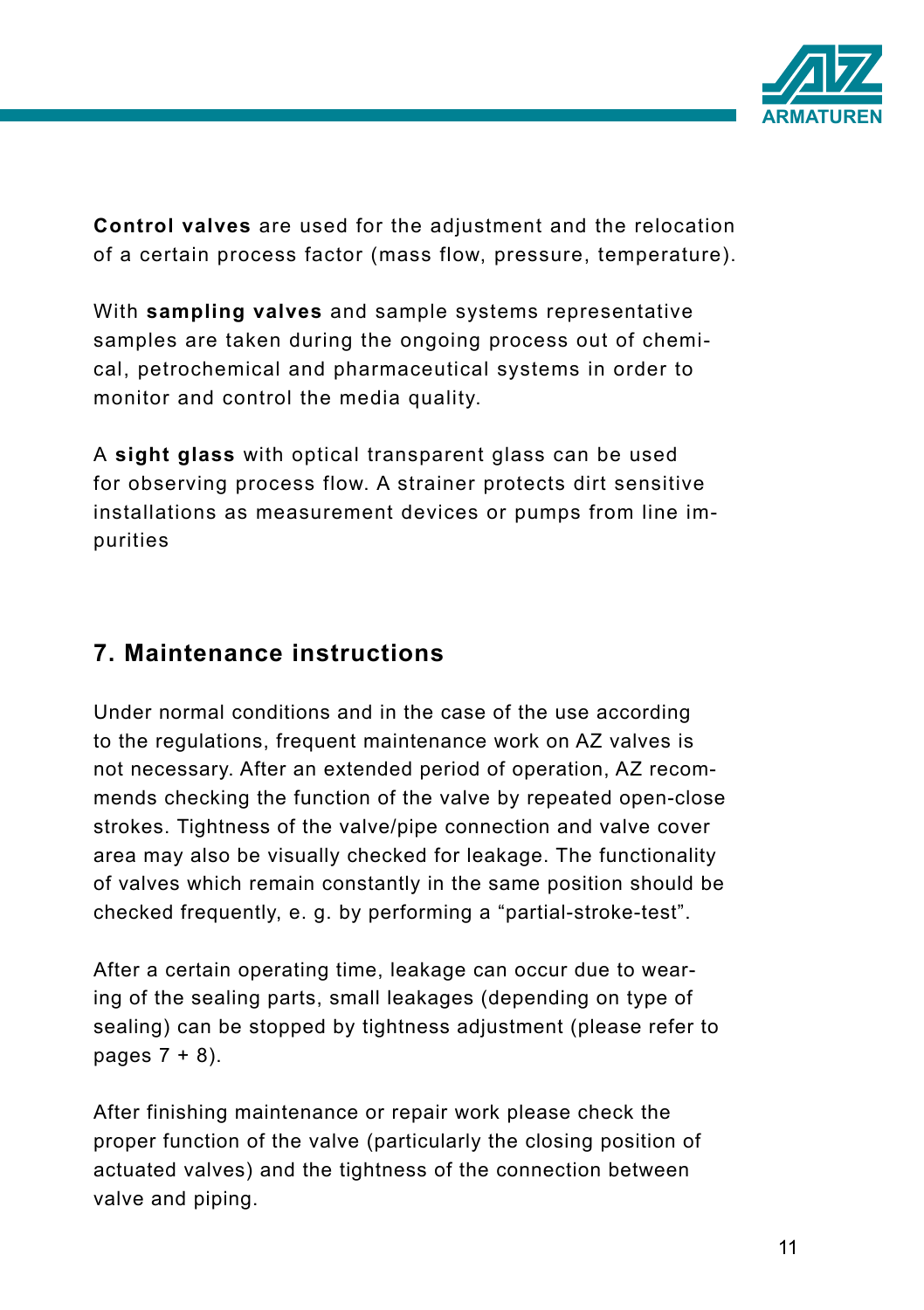# **8. Malfunction / defects and fault clearance**

| Malfunc-<br>tion                                  | Possible reason                                                                                                                                                                                                                                                                                                                                                                              | <b>Fault clearance</b>                                                                                                                                                                                                                 |
|---------------------------------------------------|----------------------------------------------------------------------------------------------------------------------------------------------------------------------------------------------------------------------------------------------------------------------------------------------------------------------------------------------------------------------------------------------|----------------------------------------------------------------------------------------------------------------------------------------------------------------------------------------------------------------------------------------|
| Leakage<br>in the pas-<br>sageway                 | • The allowed valve operating<br>limits (pressure / tempera-<br>ture) have been exceeded.<br>• Damage of the sleeve or<br>plug resp. ball surface<br>caused by foreign particles.<br>• Wearing of the sleeve.<br>• Damage of the valve due to<br>chemical corrosion, caused<br>by wrong material selection<br>regarding media suitability.                                                   | • Check if the valve<br>closes completely.<br>• Adjustment of the<br>plug according to the<br>guideline (please refer<br>to pages $13 + 14$ ).<br>• If the leakage cannot<br>be stopped the valve<br>has to be repaired.               |
| External<br>leakage<br>(cover or<br>stem seal)    | • The allowed valve operating<br>limits (pressure / tempera-<br>ture) have been exceeded.<br>• Wearing of the sleeve.<br>• Damage of the valve due to<br>chemical corrosion, caused<br>by wrong material selection<br>regarding media suitability.<br>• Cover bolting became loose<br>(e.g. caused by heavy vibra-<br>tions in the pipeline)<br>• Wearing resp. damage of the<br>cover seal. | • Adjustment of the<br>plug according to the<br>guideline (please refer<br>to pages $13 + 14$ ).<br>• Check if the cover<br>bolting is fastened<br>properly.<br>• If the leakage cannot<br>be stopped the valve<br>has to be repaired. |
| High torque/<br>valve<br>blocks                   | • Possible change of the me-<br>dia aggregate state.<br>• Deposit of media on plug<br>resp. ball surface.<br>· Solid media or forgotten<br>installation devices in the<br>valve                                                                                                                                                                                                              | • Remove deposits and<br>solid media.                                                                                                                                                                                                  |
| Malfunction<br>of actuator<br>or acces-<br>sories |                                                                                                                                                                                                                                                                                                                                                                                              | See corresponding<br>guidelines / manuals<br>of the manufacturer.                                                                                                                                                                      |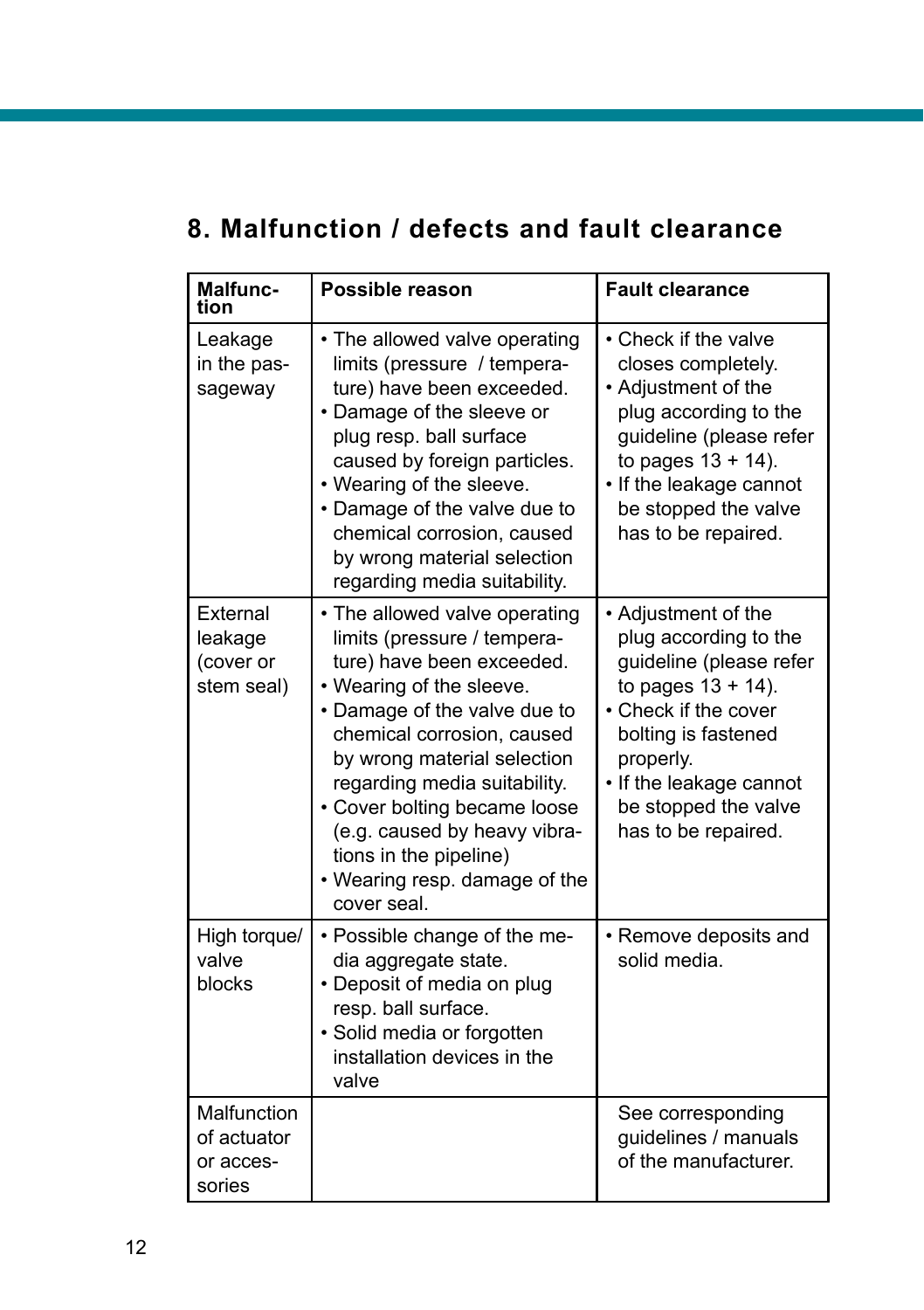

# **9. Adjusting instructions**

#### **Adjusting instructions in case of leakage for AZ plug valves type: ISO-STANDARD DN15-100 NPS ½"-4" / ISO-EXTRA DN15-80 NPS ½"-3**"

- 1. Plug should be in an open position
- 2. Both adjusting bolts shall be turned  $\frac{1}{4}$  to  $\frac{1}{2}$  rotations clockwise one after another.
- 3. Afterwards move the plug 10-15 degrees and back.
- 4. If the valve is still leaking please repeat step 2) and 3).

Please do not over tighten the adjustment bolts as the breakaway torque may increase beyond the normal limits.

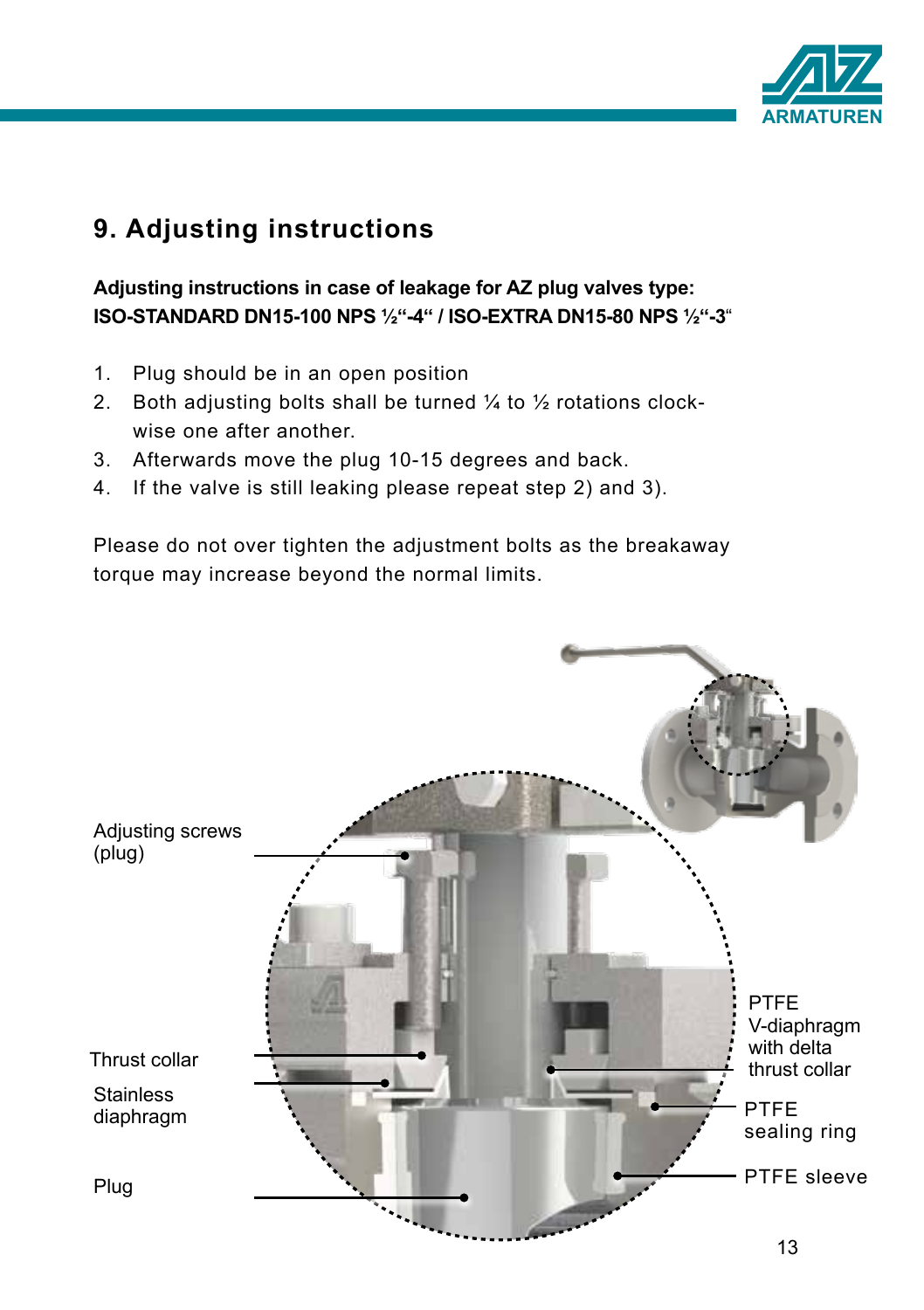#### **Adjusting instructions in case of leakage for AZ plug valves type: STANDARD DN125-600 NPS 5"-24" / EXTRA DN100-600 NPS 4"-24"**

- 1. Plug should be in an open position
- 2. All adjusting bolts shall be turned  $\frac{1}{2}$  to 1/1 rotations clockwise one after another.
- 3. Move the plug 10-15 degrees and back.
- 4. If the valve is still leaking please repeat step 2) and 3).

NOTE: Please do not over tighten the adjustment bolts as the breakaway torque may increase beyond the normal limits.



14

**NOTE: Special cover sealing designs (e. g. type "FS-N") may vary.**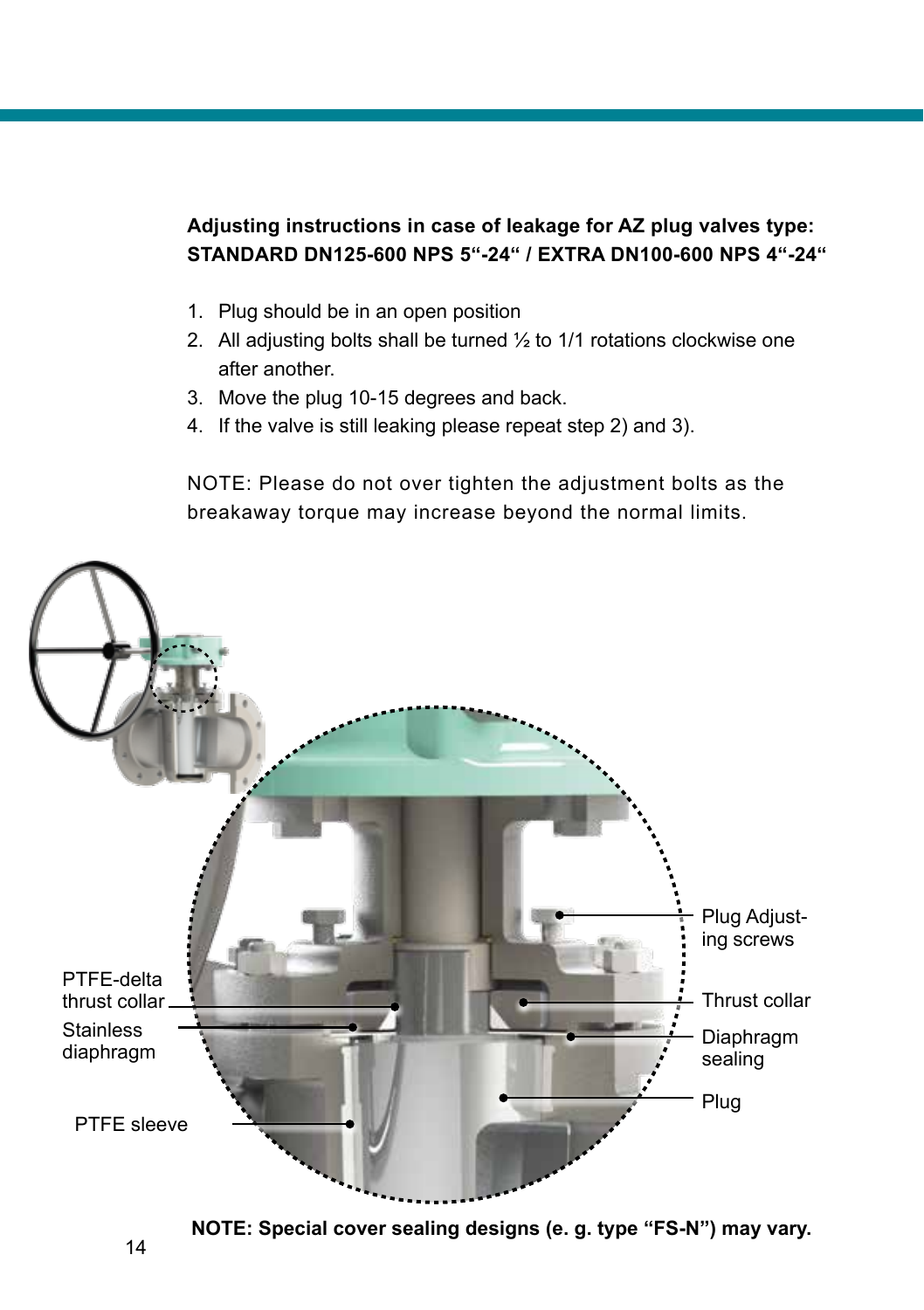

### **10. Pressure tests**

In accordance with ISO 5208 / EN 12266 and API 6D / API 598 hydrostatic strength tests using 1.5 times the nominal pressure (housing) are carried out at the factory. The complete valves are either tested hydrostatically using the indicated valve nominal pressure or an air tightness test using 6 bar is carried out.

For system specific pressure tests carried out by the operator the nominal pressure must not exceed 1.1 times of the value specified on the type plate (also refer to section 2 "Marking"). For test pressures higher than "1.1 x PN" there is the risk of damage to the PTFE (polytetrafluorethylene) seal. Higher pressure tests only after authorisation by AZ.

| Pressure<br>rating | Strength test<br>(housing) with water                     |                   | Tightness test,<br>complete valve *) |              | AZ valves<br>test pressure**) |
|--------------------|-----------------------------------------------------------|-------------------|--------------------------------------|--------------|-------------------------------|
|                    | Standard                                                  | PN x 1.5<br>[bar] | Water<br>[bar]                       | Air<br>[bar] | PN x 1,1<br>[max. bar]        |
| <b>PN 10</b>       | <b>ISO 5208</b><br>EN 12266<br>API 6D /<br><b>API 598</b> | 15                | 11                                   | 6            | 11                            |
| <b>PN 16</b>       |                                                           | 24                | 17,6                                 | 6            | 17,6                          |
| <b>PN 25</b>       |                                                           | 37,5              | 27,5                                 | 6            | 27,5                          |
| <b>PN 40</b>       |                                                           | 60                | 44                                   | 6            | 44                            |
| <b>PN 64</b>       |                                                           | 96                | 70,4                                 | 6            | 70,4                          |
| <b>PN 100</b>      |                                                           | 150               | 110                                  | 6            | 110                           |
| <b>PN 160</b>      |                                                           | 240               | 176                                  | 6            | 176                           |
| <b>ANSI 150</b>    |                                                           | 30                | 22                                   | 6            | 22                            |
| <b>ANSI 300</b>    |                                                           | 75                | 55                                   | 6            | 55                            |
| <b>ANSI 400</b>    |                                                           | 99                | 72,6                                 | 6            | 72,6                          |
| <b>ANSI 600</b>    |                                                           | 150               | 110                                  | 6            | 110                           |
| <b>ANSI 900</b>    |                                                           | 225               | 165                                  | 6            | 165                           |

\*) Tightness test of the valve at closure

\*\*) Tightness test of the outward valve